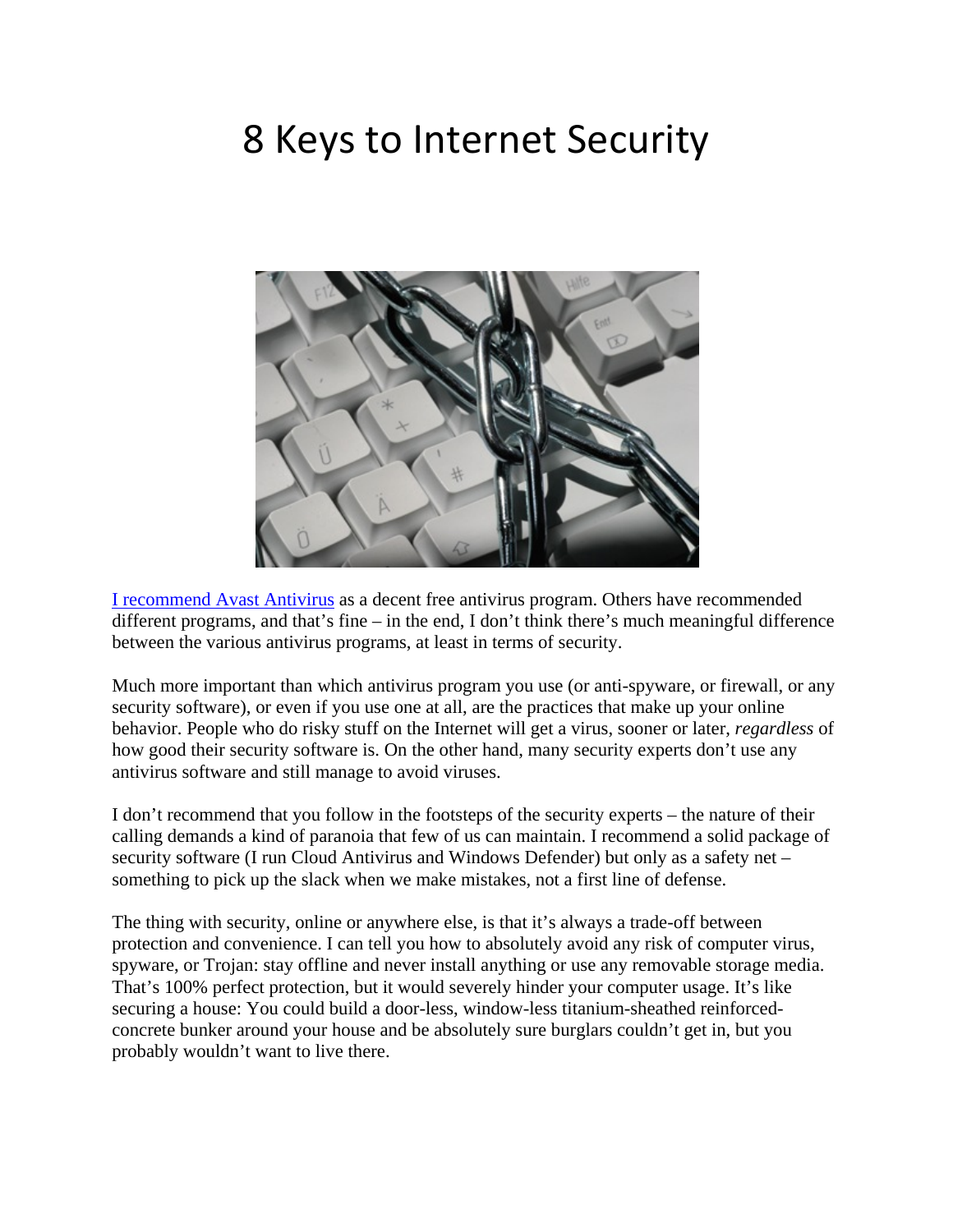The tips below are sufficient to account for all but the most determined attacks against your computer. No amount of software or behavioral change can protect you from every possible attack (if the NSA wants to get on your PC, they are probably going to do so) but you can protect yourself from virtually all of the attacks you're *likely* to face online.

I owe thanks for most of these tips to Leo Laporte and Steve Gibson, hosts of the TWiT netcast [Security Now](http://www.grc.com/securitynow.htm). If you're interested in computer security at a very deep level, this weekly show is your ticket, and I heartily recommend it!

#### **1. Use a router.**

The very nature of the way routers works acts as an effective hardware firewall, preventing access to computers on your home network from outside the network. Put simply, when you request something from the Internet – say, you click a link, check your email, or enter a URL – the router notes which computer on its network the request came from so it can send the reply to the proper recipient. If a would be intruder attempts to enter your network, the router checks its list of outgoing requests and, if none is found correlating to the attackers' IP address, it ignores it. It basically doesn't know which computer to send it to, so it throws it out.

If you simply cannot use a hardware router, make sure your operating system's firewall is turned on. This is almost, but not entirely, as good.

## **2. Do not open email attachments.**

I know, who doesn't want to see pictures of Anna Kournikova naked, right? Email attachments are a major vector for infecting computers, because it's so easy to fake the sender so the email looks like it came from someone you know, and everybody loves opening attachments from people they know. It could be a funny picture of penguins, after all. But bottom line, don't open attachments. If your email client automatically opens or previews them, turn that feature off. Even if it's from your mom, and even if your mom says she opened it and it's fine, still don't open it. (By the way, next time you're at mom's, reinstall Windows. She's got tons of viruses now.)

Now, I know that sometimes you have to open attachments, so here's a simple test to know when it is most likely safe to open an attachment:

- 1. You know that the email is from the person it says it's from. That usually means that either they said they were sending it, or they've written a note that only they could have written.
- 2. You are expecting an attachment from that person.
- 3. You know the person who created the file.
- 4. There is a compelling reason to open the attachment. I'm sorry, ma, but a good laugh isn't enough to get me to risk my computer's security.

If you can't be absolutely, 100% sure on all these counts, trash it.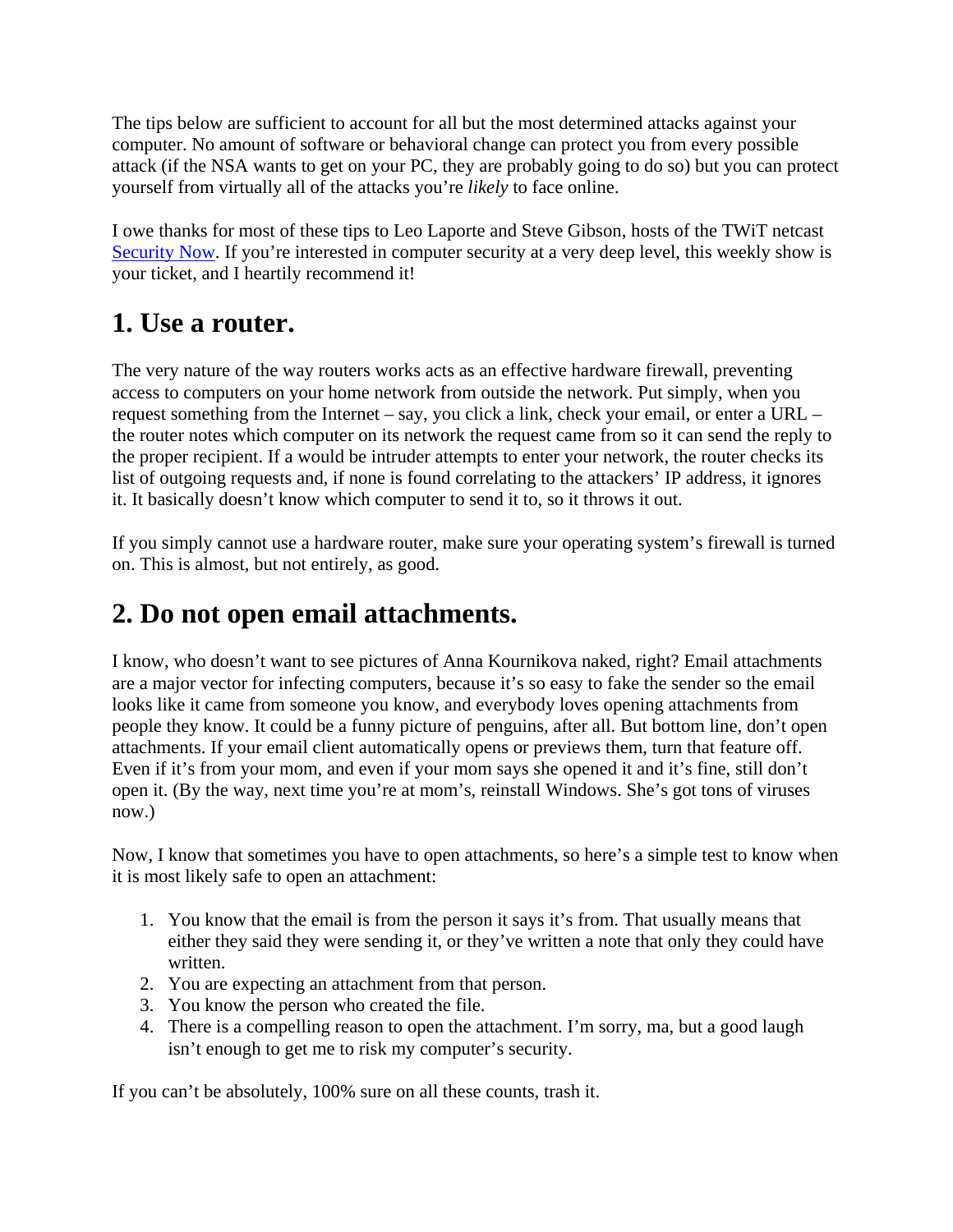### **3. Do not download bittorrent files.**

That sucks, I know, but since you're never absolutely sure where the file comes from, where it's been, or who might have altered it, bittorrent is risky. Downloading a Linux distribution from Ubuntu is probably ok; downloading it from Pirate's Bay is a bit dodgy. Downloading Oscar screeners of movies that haven't been released yet is super-duper dodgy. It's a real shame to have to forego sticking it to The Man because of practical concerns, but you're taking a big risk downloading an unknown file from an unknown person about whom the only thing you know is that they don't feel any compunctions about breaking the law.

#### **4. Do not download warez, porn, or other dubious files.**

First they came for my bittorrents, then they came for my porn! It just gets worse and worse, doesn't it. But really, think about it – people who distribute illegal copies of illegally hacked software a) are demonstrated lawbreakers, b) are familiar with programming code, and c) had access to the code you're expecting to install on your computer. As for porn, while I'm sure there are plenty of Good Samaritans out there who distribute free pornography simply out of a desire for greater happiness in the world, some small number of them do it for financial gain. If they're giving you free porn, they must be making money off you another way, and one of the easiest is to install a bunch of malware on your computer, run whatever code they want on it, and then sell the use of your computer to spammers, phishers, and other unsavory sorts. You want to know how bad these guys are? They don't even care if they give pornography a bad name!

#### **5. Do not download \*anything\* from sites you're unfamiliar with.**

Again, if you're intending to install something you've downloaded onto your computer, you have to know that only people you trust have had access to it. [Adobe,](http://www.adobe.com/) Microsoft, and other software manufacturers are generally trustworthy, as are sites like C|net's **Download.com.** "Bob's Free Software I Like a Whole Bunch" might not be quite as safe a bet.

### **6. Turn off Flash, Javascript, and other browser plugins.**

Flash ads have been used to install viruses. So has Javascript code. You don't have to do anything to get infected this way; you just visit a site with the malicious code on it and \*bam\*, you're infected. Because of that, hardcore security folks turn off Javascript and either block or never install Flash. Personally, I think it limits the usefulness of the Internet too much; I've decided to risk running Javascript, and use the [FlashBlock](http://flashblock.mozdev.org/) plugin in Firefox so I can select which Flash objects on a page I want to run (allowing me, for instance, to watch YouTube videos while preventing Flash ads on the same page from loading).

#### **7. Do not click links in email.**